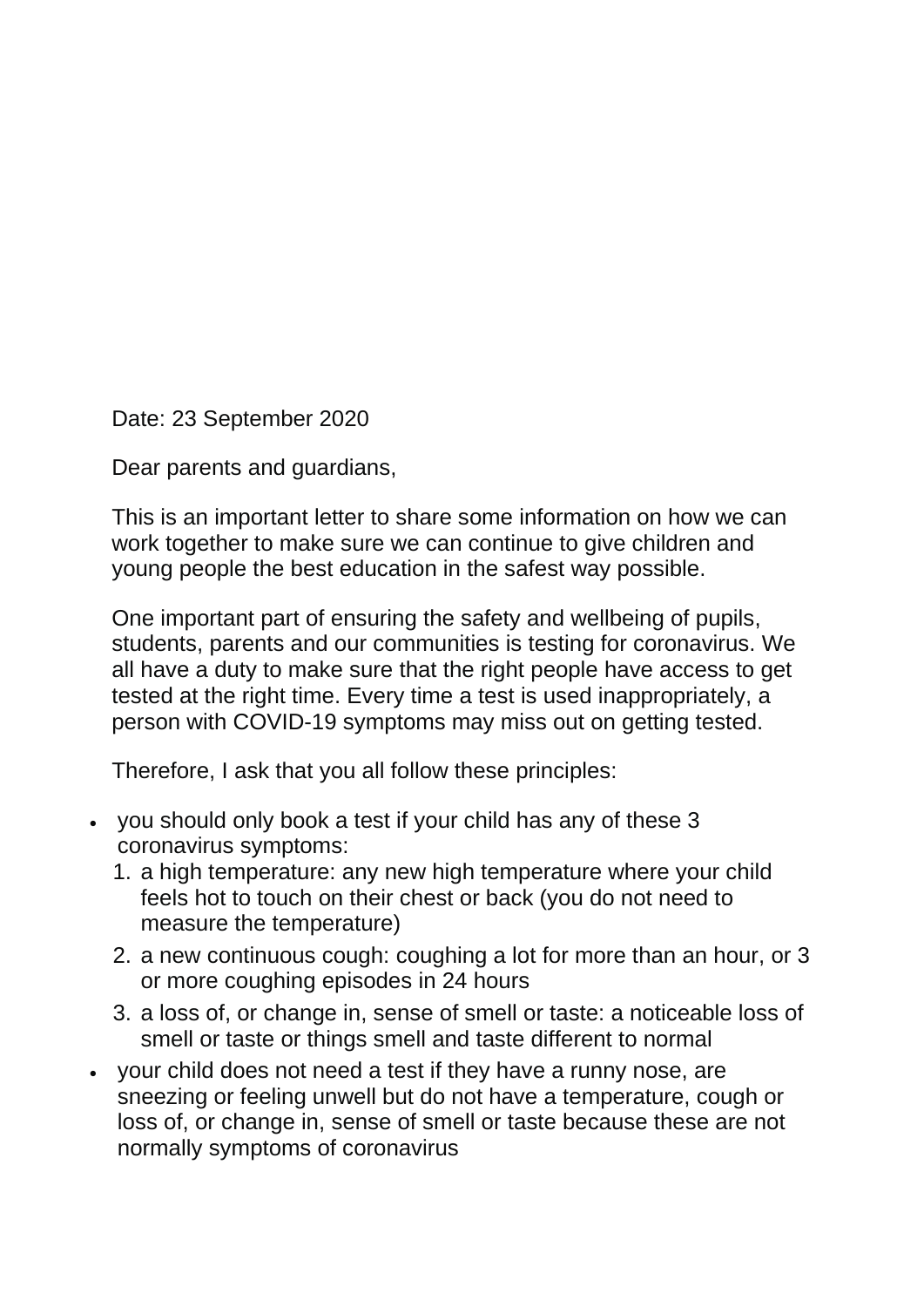- if you are unsure about whether to get a test, please check the [official](https://www.nhs.uk/conditions/coronavirus-covid-19/symptoms/) list of [symptoms](https://www.nhs.uk/conditions/coronavirus-covid-19/symptoms/) on the NHS website, which is reviewed regularly
- only the person with symptoms should get a test. You do not need to get a test for anyone else in the household unless they also have any of the 3 symptoms listed above. All members of the household need to self-isolate whilst waiting for the test result
- if the person with symptoms' test comes back positive, other members of their household should continue self-isolating for 14 days and only get a test if they develop coronavirus symptoms
- if a pupil or student in a class or bubble tests positive for coronavirus, anyone who is advised to self-isolate does not require a test unless they subsequently develop symptoms.

No one else in the same class or bubble as the symptomatic person needs to take any action unless advised by the school or college. Schools and colleges have detailed guidance and access to a Department for Education and Public Health England helpline for advice and support.

Contacts of a person who has tested positive must follow the guidance carefully and in full, which means they must stay at home for 14 days. This is because it can take several days following contact with an infected person before an individual develops symptoms or the virus can be detected. Students should only book a test if they get symptoms.

The NHS has produced some guidance to help parents [understand](https://www.nhs.uk/live-well/healthy-body/is-my-child-too-ill-for-school/) when their child can and [cannot](https://www.nhs.uk/live-well/healthy-body/is-my-child-too-ill-for-school/) attend school which you may find useful.

It is vital for children and young people's learning and future opportunities that they are able to return to school and college. It is therefore vitally important that all we work together and do our bit to make this possible.

Yours sincerely,

Professor Viv Bennett CBE Chief Nurse and Director Maternity and Early Years, Public Health **England**